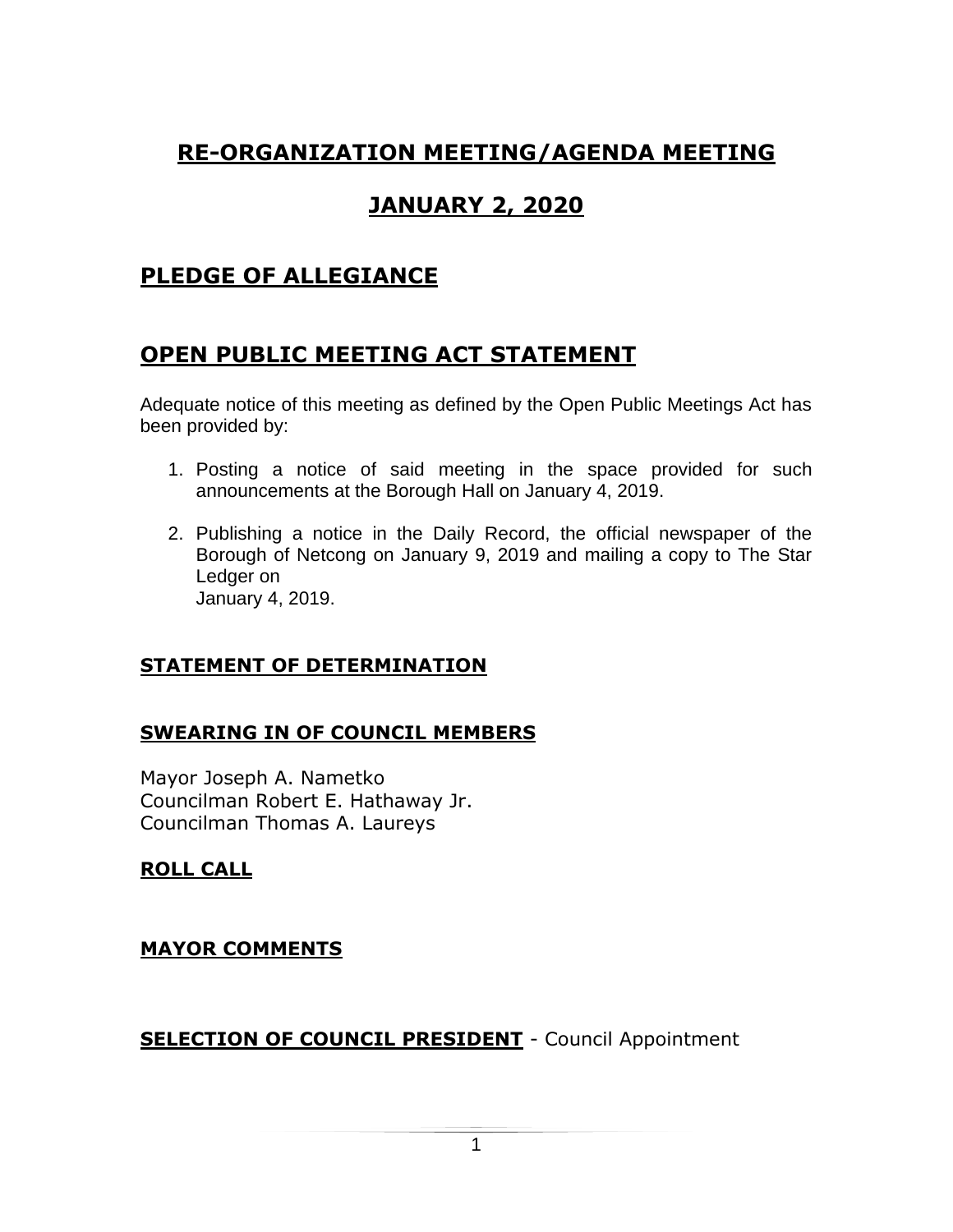#### **SWEARING IN OF FIRE CHIEF AND ASSISTANT FIRE CHIEF**

Fire Chief Edward Koster Sr. Assistant Fire Chief Duane Hartle

#### **RESOLUTION 2020-20 TO RECOGNIZE VOLUNTEER OF THE YEAR**

#### **PRESENTATION OF VOLUNTEER OF THE YEAR AWARD**

#### **APPOINTMENT OF COUNCIL COMMITTEES:**

(Mayor's Recommendation with Advice & Consent of the Council)

| Finance & Insurance:                                                               | E. Still     | J. Sylvester |
|------------------------------------------------------------------------------------|--------------|--------------|
| Economic Development:                                                              | R. Hathaway  | E. Still     |
| <b>Public Safety:</b><br>(Police, Fire, Rescue)                                    | J. Sylvester | E. Koster    |
| Dept. of Public<br>Works & Utilities:                                              | E. Koster    | R. Hathaway  |
| Recreation:                                                                        | J. Albensi   | T. Laureys   |
| <b>Public Services:</b><br>(Human Services<br>Recycling & Solid<br>Waste Disposal) | T. Laureys   | J. Albensi   |

Motion to approve the above listed committee assignments.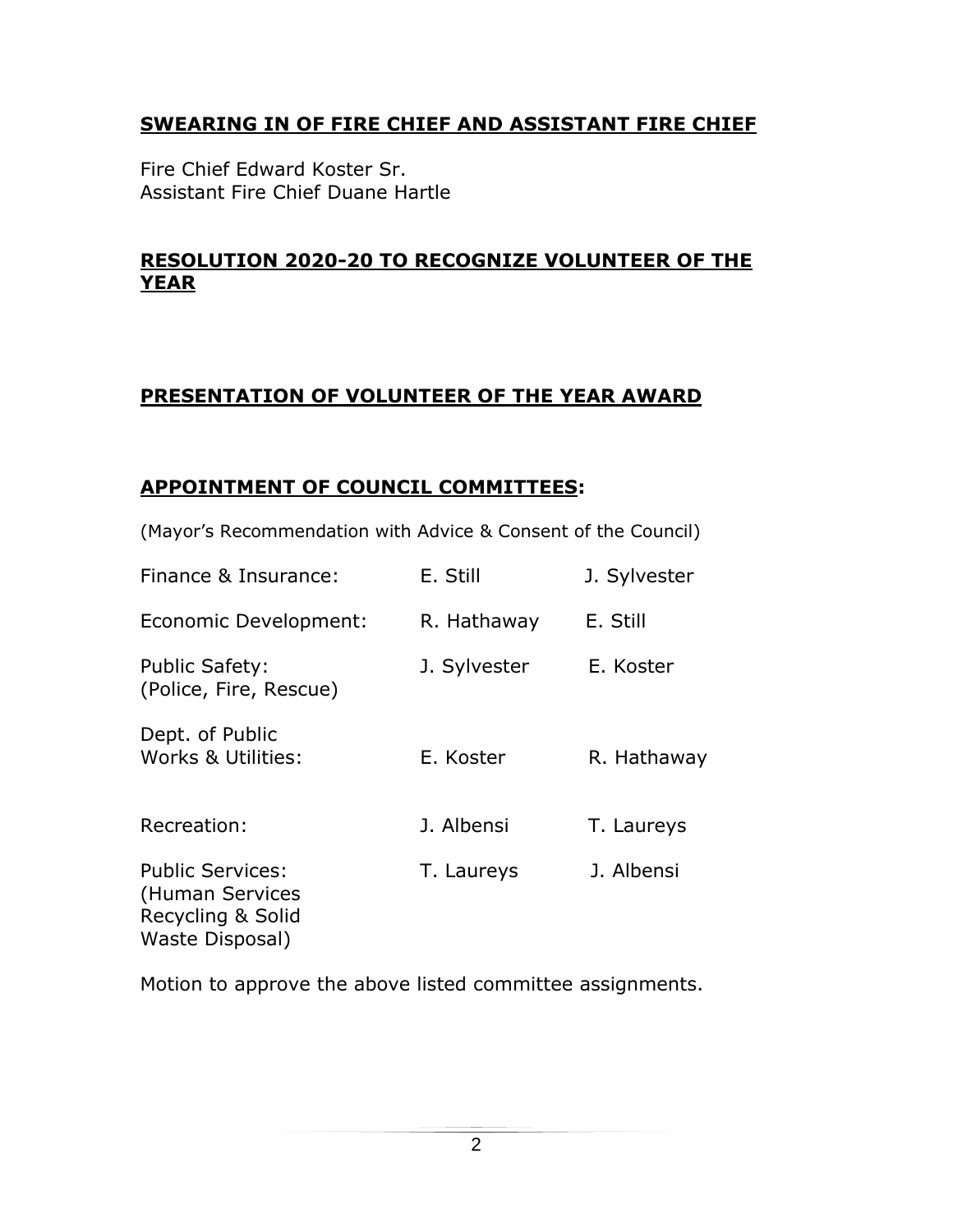**MAYOR APPOINTMENTS** (Requires Advice and Consent of the Council) Zoning Officer/Code Enforcement Officer: Ralph Blakeslee (1 Year) Deputy Code Enforcement Officer: No Appointment (1Year term) Deputy Borough Clerk: Ralph Blakeslee Deputy Tax Collector: Diana Katzenstein Sewer Collector: Ralph Blakeslee Deputy Sewer Collector: Cynthia Eckert Water Collector: Ralph Blakeslee Deputy Water Collector: Cynthia Eckert Assessment Searcher: Cynthia Eckert Recycling Coordinator: Thomas Mendel

Clean Communities Coordinator: Michael Canfield

| Fire Official:                              | Ronald Puco - Cert. $\#110806$ (1 Year term)                                                 |
|---------------------------------------------|----------------------------------------------------------------------------------------------|
| Fire Prevention<br>Inspectors:              | Michael Pellek - Cert. #101410 (1 Year term)<br>Mark Sylvester - Cert. #177302 (1 Year term) |
| <b>Special Police</b><br>Officer (Class II) | Harry Garlick                                                                                |
| Police Matron:                              | <b>Shannon Fluke</b>                                                                         |
| <b>School Crossing</b><br>Guards:           | (N.J.S.A.40A40:9-154.1-1 yr. terms)                                                          |
|                                             | Benjamin Dalessandro<br>William Hart<br>Sandra Mendel                                        |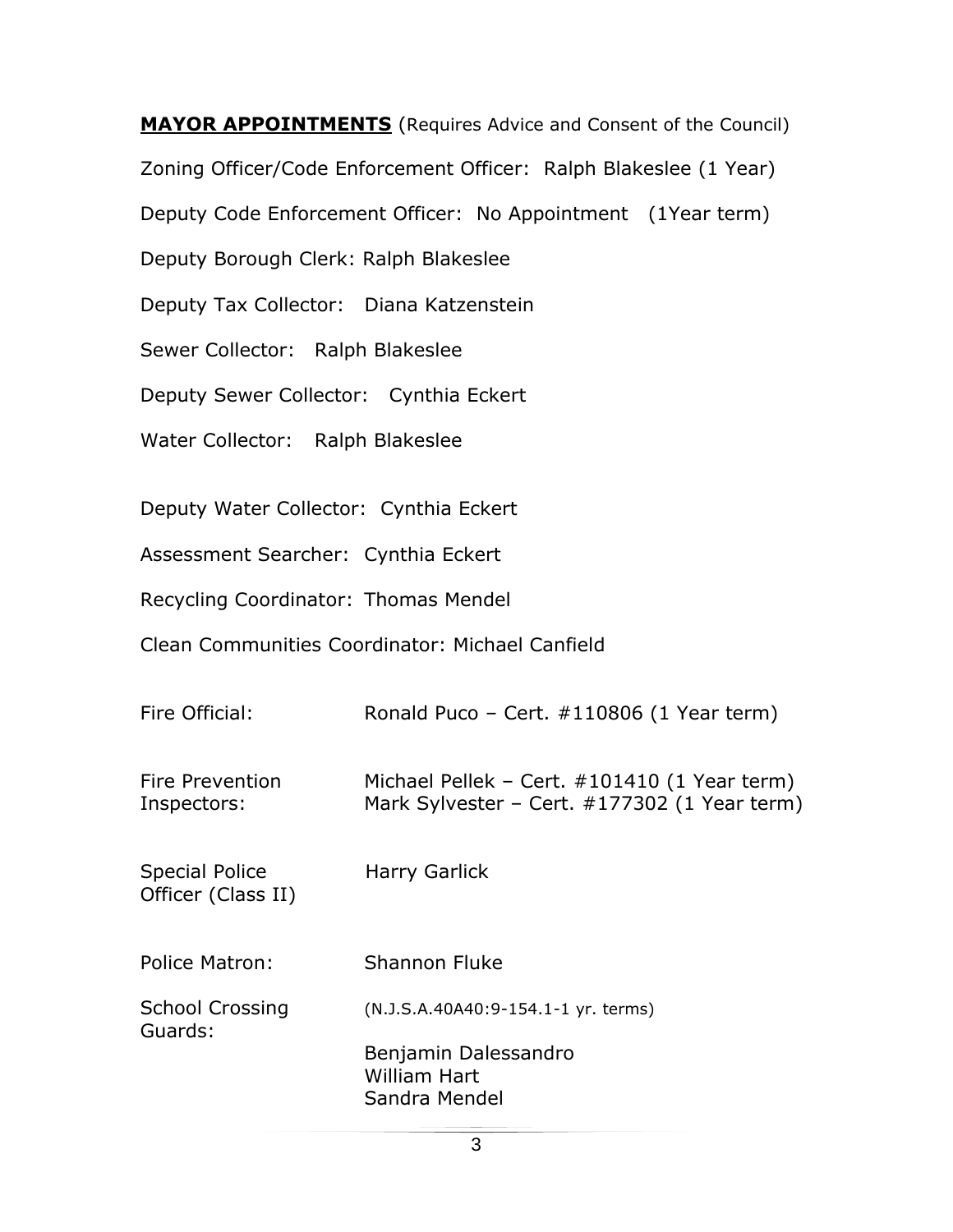Amanda Goble-Liebman Ralph Simmerano Melissa Sylvester

Alternates:

Wayne Benvenuto Donna Crawn Robert DiBernard Frank Schomp Steven Vervaet

Lake Musconetcong Regional Planning Board: None Board of Health: Henry Repp - (3 Year Term Exp. 12/31/22)

Motion to Approve the Above Listed Appointments.

Planning Board: Class 1 - Mayor Joseph Nametko (1 Year term-No Action Required)

(Mayor Appointments – No Vote Required)

Class 2 – Wayne Anthony (1 Year term)

Class 4- Robert Olivo (4 Year Term Exp. 12/31/23)

Class 4 –Ben Dellamo (4 Year Term Exp. 12/31/23)

Alternate #1- None

Alternate #2- Open Seat (2 Year Term Exp. 12/31/20)

(Council Appointment)

Class 3 – Joseph W. Albensi (1 Year term) Council Representative

Motion to approve the Class 3 Appointment.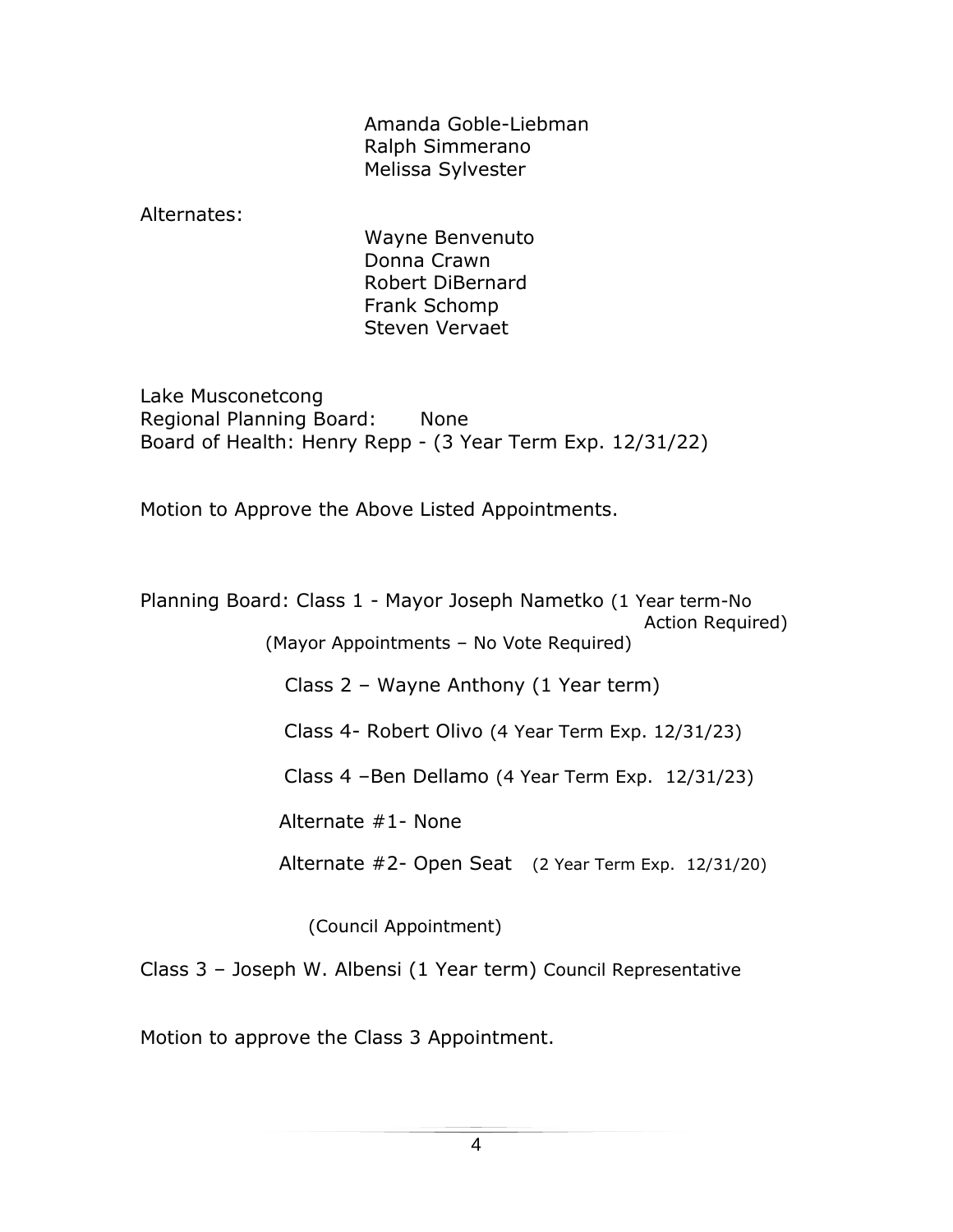Recreation Commission: (Mayor Appt.-No vote required)

Robert Olivo- 5 Year Term – Expires 12/31/2024

Joseph W. Albensi - Council Liaison (1 Year term) (Council Appointment)

Motion to approve Council Appointment:

Municipal Alliance Committee:

 Officer Thomas Borgia (3 Year term) Expires 12/31/22 Lisa Gates Schuffenhauer (4 Year term) Expires 12/31/23

Joseph W. Albensi – Council Liaison (1 Year term)

Motion to approve Council Appointment:

## **COUNCIL APPOINTMENTS**

Community Development Revenue Sharing Committee Appointments for 2019:

Joseph W. Albensi - (Appointment by Mayor)

Ralph Blakeslee, Alternate - (Appointment by Mayor)

Joseph A. Nametko, Mayor - (Appointment by Governing Body)

Motion to approve the above listed appointment.

| <b>Animal Control</b><br>Officer:           | Thomas Mendel (1 Year term)   |
|---------------------------------------------|-------------------------------|
| <b>Alternate Animal</b><br>Control Officer: | Joseph Fiorello (1 Year term) |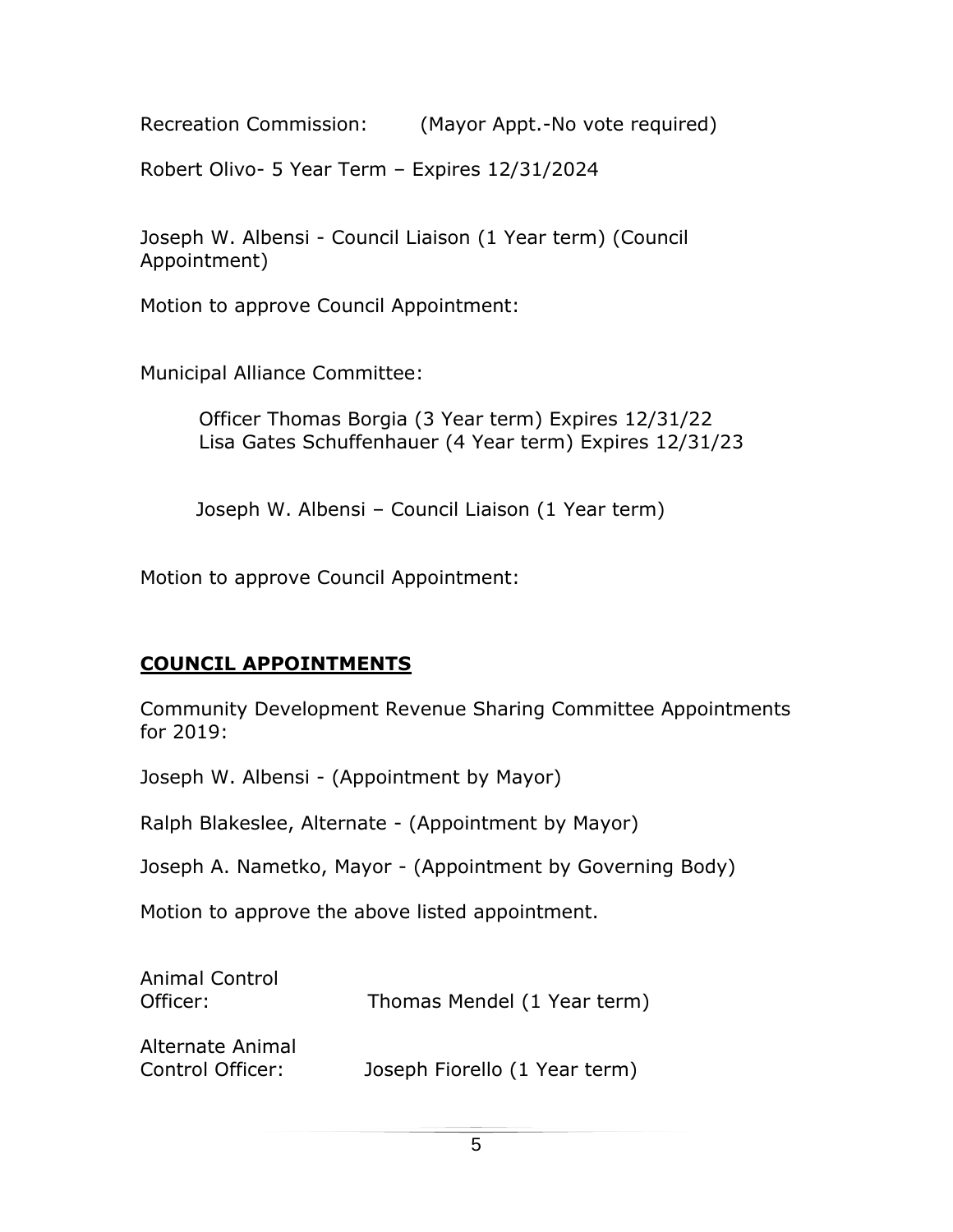Motion to approve the above listed appointments

## **SPECIAL IMPROVEMENT DISTRICT OF NETCONG BOROUGH, INC.**

### **Appointment of Trustees:**

Joseph A. Nametko, Mayor, Ex Officio

Robert Hathaway, Council Representative (Appointed by Council - 1year term)

Leigh Ann Von Hagen Pietz, Borough Resident (4 year term)

Motion to adopt the above referenced appointments.

### *RESOLUTIONS*

1. Resolution #2020-1 To Honor Volunteers

2. Resolution #2020-2 Authorizing the Award of a Contract for Professional Services for the Borough Attorney, Anthony M. Bucco, Esq. for 2020.

3. Resolution #2020-3 Authorizing the Award of a Contract for Professional Services for Special Tax Counsel, Fred Semrau, Esq. for 2019.

4. Resolution #2020-4 Authorizing the Award of a Contract for Professional Services for Borough Auditor, Valerie Dolan of Nisivoccia LLP for 2020.

 5. Resolution #2020-5 Authorizing the Award of a Contract for Professional Services for the Borough Engineer, John Ruschke of Mott McDonald for 2020.

 6. Resolution #2020-6 Authorizing the Award of a Contract for Professional Services for the Bond Council to Steven Rogut of Rogut McCarthy, LLC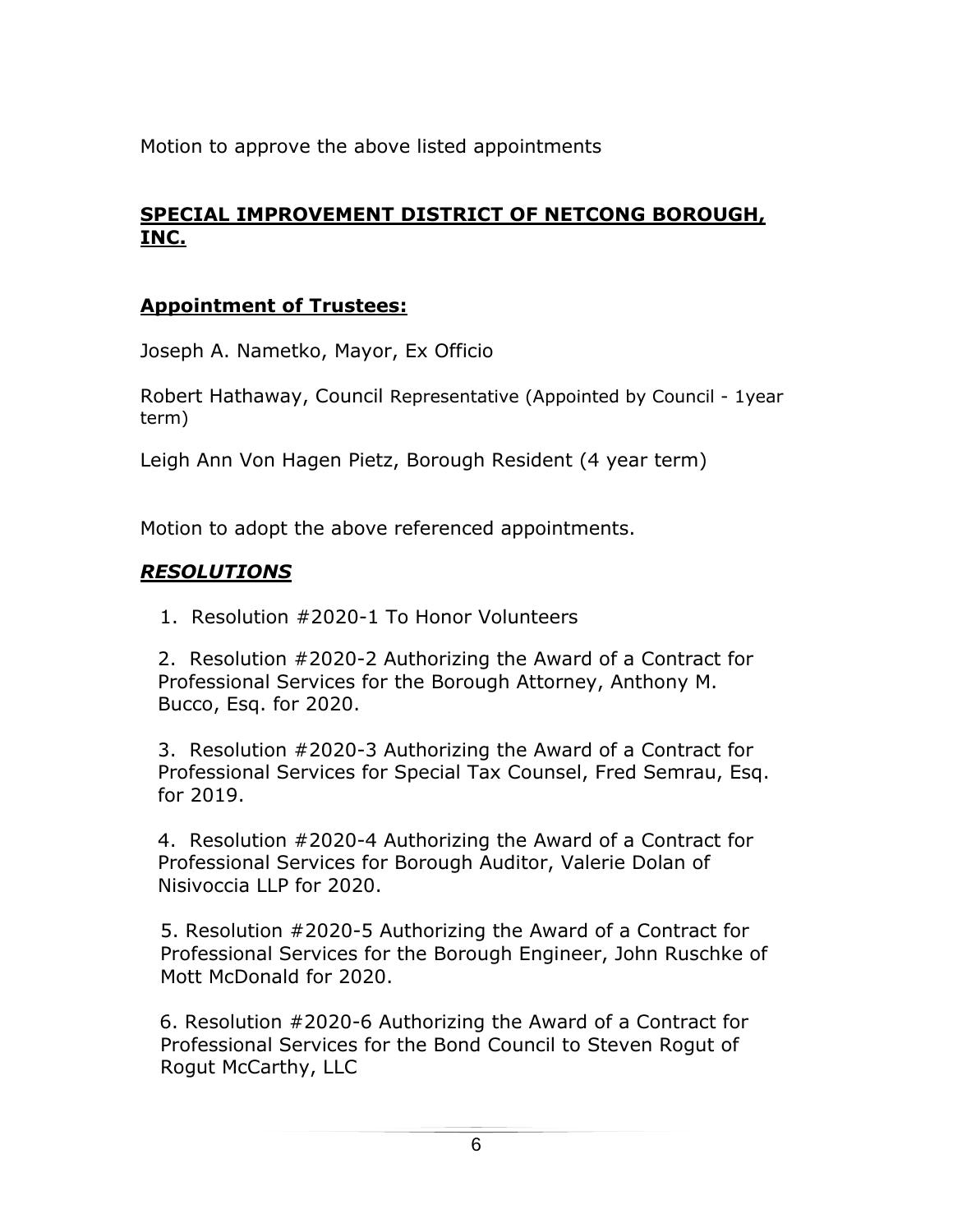7. Resolution #2020-7 Depositories for 2020 as Follows: Fulton Bank Inc. Valley Bank TD Bank New Jersey Cash Management Fund

8. Resolution #2020-8 Official Newspapers as Follows: Daily Record and The Star Ledger

9. Resolution #2020-9 Resolution Designating Newspapers to Receive Notices and Fixing Charges.

10. Resolution #2020-10 Fixing Rates of Interest (8%) and Penalty on Delinquent Taxes, (18%) Assessments and Other Municipal Charges.

11. Resolution #2020-11 Authorizing Investments by the Borough in Certain Bonds and Other Obligations.

12. Resolution #2020-12 Regular Public Meeting Dates and Work Session Dates of the Borough Council of the Borough of Netcong.

13. Resolution #2020-13 Authorizing Temporary Budgets For The Borough of Netcong as Provided by N.J.S.A.40A:4-19.

14. Resolution #2020-14 To Appoint Ralph Blakeslee and Elmer Still, As Commissioner and Alternate for the Morris County Joint Municipal Insurance Fund.

15. Resolution #2020-15 To Appoint Ralph Blakeslee as Public Agency Compliance Officer.

16. Resolution #2020-16 - To Appoint the Vozza Agency as the Borough of Netcong's Risk Management Consultant.

17. Resolution #2020-17 - To Appoint Ralph Blakeslee as Housing Liason Officer.

18. Resolution #2020-18 – Authorizing the Payment of Annual Stipends to Certain Borough Employees

19. Resolution #2020-19 – To Appoint Christie Stachnick as Qualified Purchasing Agent